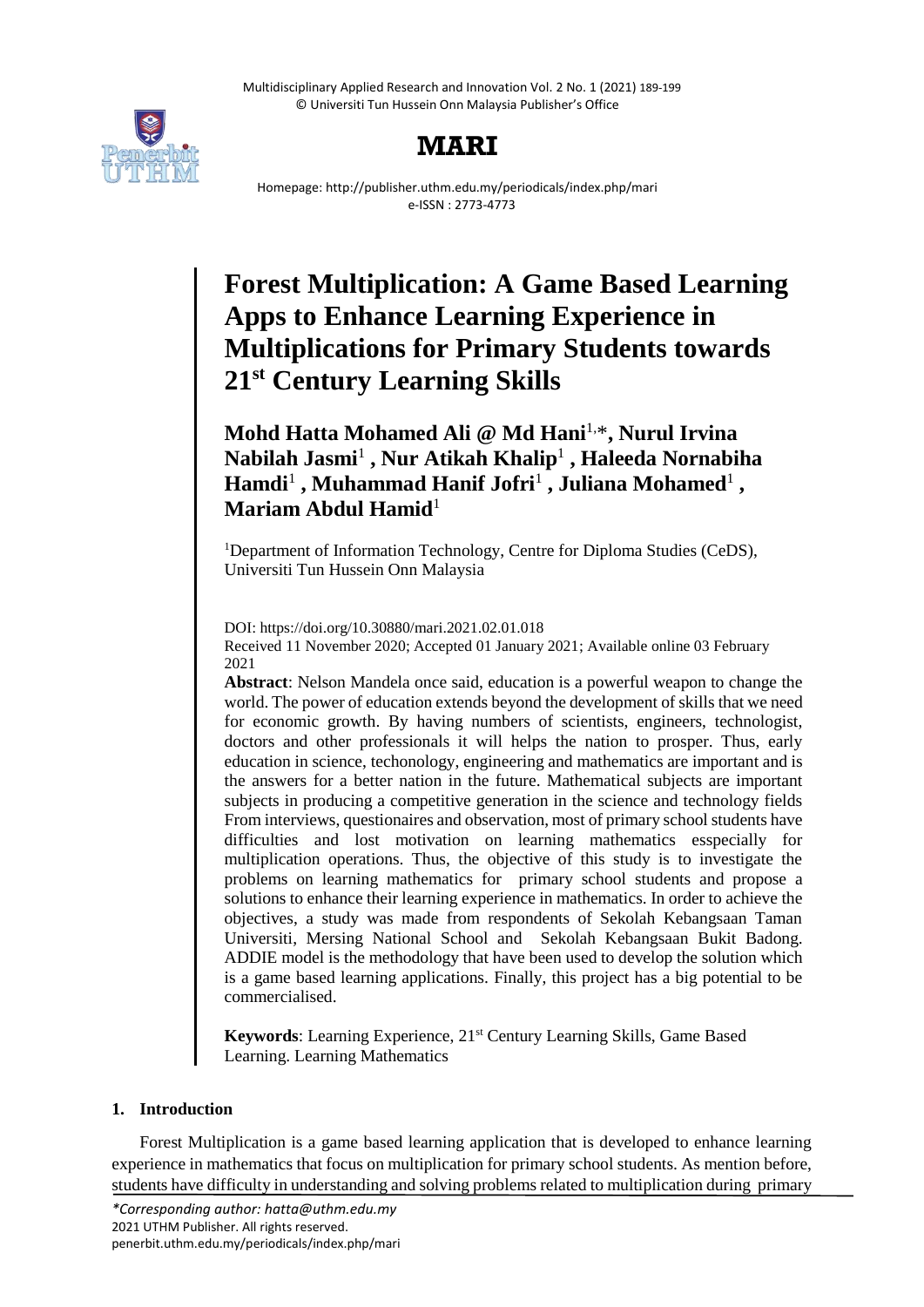school. The development of this application is an effort to achieve the 21st century learning styles [1] and in line with the National Technology Advancement agenda [2].

By having Forest Multiplication Game Based Learning Apps it is an additional learning method to assist students. Learning methods are the process of acquiring knowledge from various sources for example from educators [3]. Through questionaires, traditional learning methods is the factors that need to be enhanced with the current trend of technology.

New instructional design will also need to be proposed. Thus, the Forest Multiplication Game Based Learning Apps provides three learning methods which are the multiplication song method, lattice method and common form method. The multiplication song method is the method of understanding the multiplication in mathematics by using the song because it can create a beautiful learning environment and act as a baking spirit and passion to learn [4]. While lattice method is considered the best way to help students solve mathematical problems associated with big digit numbers [5]. This method uses a partition that each one is divided into two parts by a line [6].Finally, common method is a commonly used method for students to solve the multiplication problems.

#### **2. Materials and Methods**

The literature study is the finding of previous studies similar to the title of the study being studied as reference material [7]. Previous findings are found to strengthen the matters discussed in the study.

#### 2.1 Observations on Difficulties of Learning Mathematics

Despite always being taken for granted and lack of motivation to learn, Mathematical subjects is an important subjects to understand and a must passed subject for students. There are several factors that contibute towards problem in mathematical learning.

The main factor was due to the perception of students who thought that mathematical subjects were a difficult and tedious subjects. It had raised a sense of interest to pursue mathematics. The multiplication operation is one of the basic mathematical operations that are difficult to learn by most students.

Besides that, there are many formulas that need to be memorized, which resulting in students having difficulties and fear in trying to solve mathematical questions [8]. This is because some students are unable to memorize all the formulas in mathematics causing them not be able to answer the mathematical question, especially during the examination. On top of that, most of the teachers in school are still using traditional teaching methods and techniques [9]. The techniques has resulted in students using only full listening skills from teachers during the learning process.

In conclusion, these factors have resulted in poor achievement of students in mathematics and far away from the predetermined target [10]. So, these issues need to be solved for education standards of Malaysia to achieve new and greater heights.

#### 2.2 Teaching Methods

Teaching methods are the means of a thing to be delivered. There are two methods of teaching that have been identified, which are traditional methods and game-based learning methods.

The traditional method is the way of teaching that only uses textbooks as subjects and only occurs in the class only. While game-based learning method is a method that uses graphics, videos and audio as a student's help material using electronic devices such as mobile phones [11].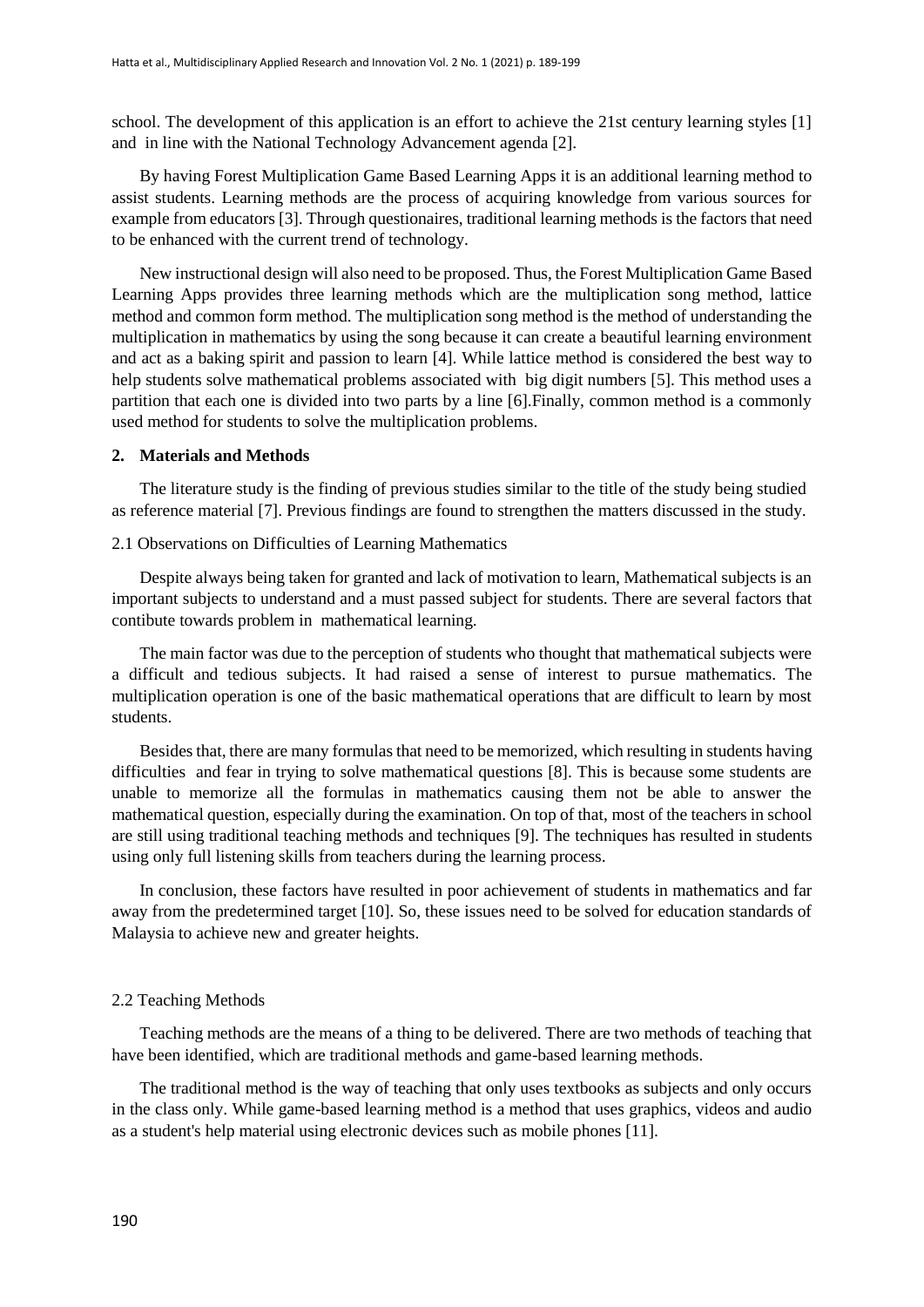In conclusion, traditional methods is still dominant in school. In line with the current progress, the game-based learning methods has been introduced to enhance the understanding of which this method is visually decorated that can provide an approach to these modern-day students.

## 2.3 21st Century Learning

The  $21<sup>st</sup>$  century learning was a new transformation that was implemented to replace the traditional education. In the 21st century learning it is vital for a student to master the skills of the industrial revolution 4.0. There are several studies stating that game-based learning can be made as a method to master the skills of the 21st century [12] find that the game based learning methods can have a positive impact on the users where it can increase confidence in solving problems. The video game is among one example of a game method that can train users to solve the problem according to the difficulty level found in the game. In conclusion, game-based learning is one of the crucial roles in achieving the production of the 21<sup>st</sup> century learning environment.

#### 2.4 Critical Succes Factors for Game Based Learning Application

The production of Forest Multiplication Game Based Learning Apps emphasize on various aspects such as color, audio and instructional design of application flow. The color is a wave that can be sampled by humans [13]. Color is very important in life where the color will turn the environment of human life. Some of the colors used to enrich the Forest Multiplication Game Based Learning Apps are green, yellow, white, blue, purple, orange and red.

Each color used has distinctive effects such as green color is a color that gives peace to individuals, yellow colors is to helping children to enhance the spirit and self-motivation of [14]. In addition, white color can increase the level of IQ intelligence to more complex levels [15]. The blue color will be able to provide peace and improve the positive mind level. Next, Purple's color can impact the creative thinking of the user [16] orange color is categorized as a bright color that helps to inspire the mood of happiness as well as the children will have high confidence. Finally, the red color can give you a passion and courage and it is suitable to be seen by consumers when using the Forest Multiplication Game Based Learning Apps apps while facing challenges of difficult questions.

The next factor is audio. Music is a sound that is produced and good to hear [17]. It is therefore suitable to be introduced to children as there is a lot of good impact on the use of music in learning especially for children, which can produce cognitive-skilled children where children can think of themselves extensively. This application chooses the background of the music environment which is forest based on the concept of the forest-themed app. This is because the concept of providing peace to the user without giving pressure on playing the Forest Multiplication Game Based Learning Apps app. In addition, each writing in the application comes with an audio and it makes it easier for students who is known to have problem in spelling to know the letters and to understand the direction. Next, the use of the song as a learning method is provided in this application because it is believed that learning through listening skills can help increase understanding and speed in receiving information. Thus, through the song, singing can help the brain to boost memories and quickly remember the information [18].

The last factor is the instructional design of application flow especially the movement control button. The use of buttons in the Forest Multiplication Game Based Learning Apps is systematically organized to have a positive impact on the user. This application uses video games where this game requires players to jump to other platforms and requires buttons to move the character. Therefore, in this application, button to move the character to the left and to the right is stacked on the left of the application while the jump button is stacked on the right side of the application. This is because there are studies that shows the correlation of the use of hands with the brain. The advantage of using the left hand activates the use of senior brain where the senior brain controls activities such as writing, language,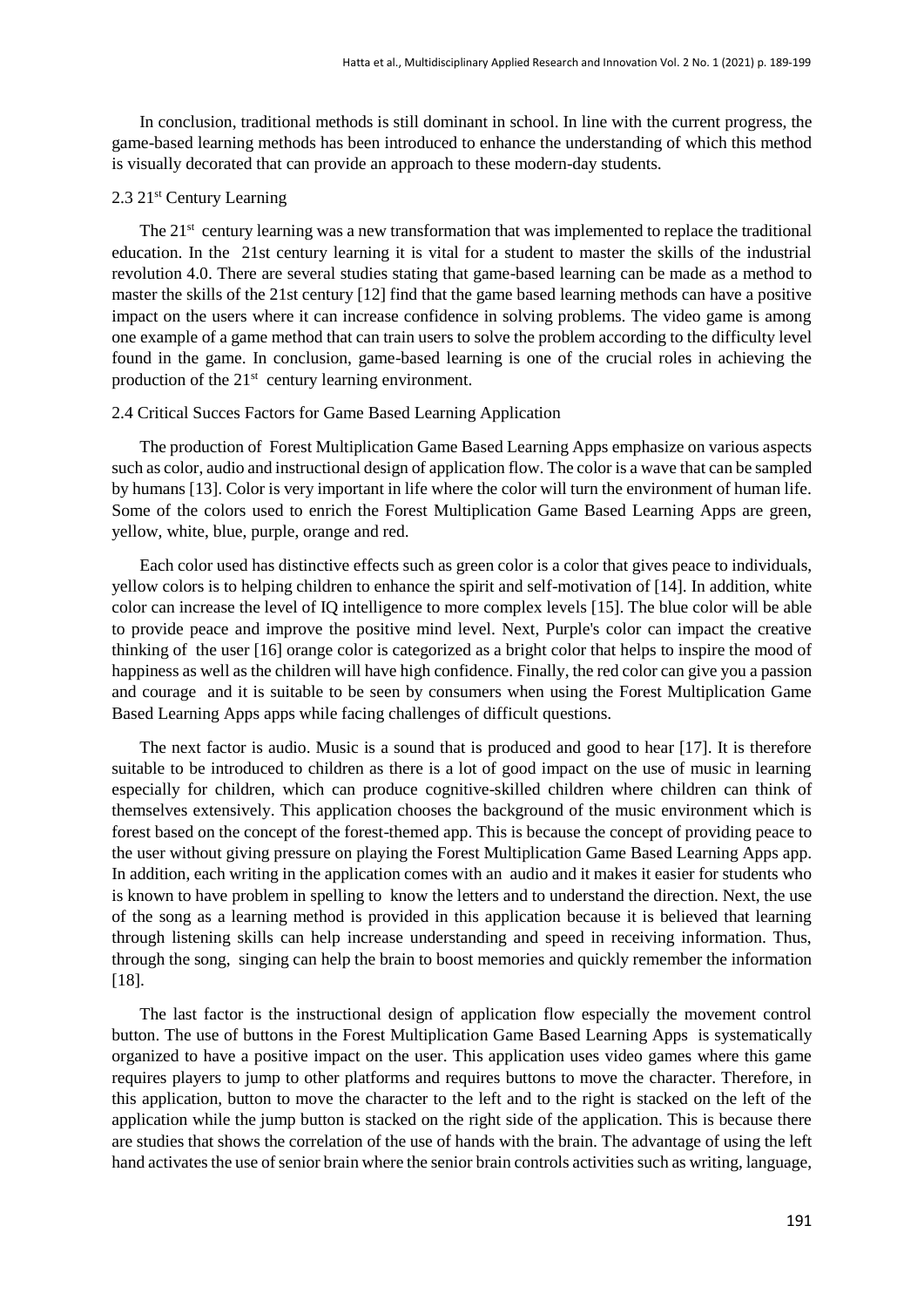scientific skills, mathematics, logic and list. In addition, the left brain is to control emotion, art, create creativity, space consciousness, imagination, dimension and signal [19].

In conclusion, these factors have been playing a role to produce attractive and effective applications to consumers. Color indeed plays an important role in education where it is able to enhance the spirit of learning, making a fun learning environment to attract students to learn because of its attractive colors. Audio as well can also create a fun atmosphere, with interesting audios while a systematic button arrangement can produce creative players because using both hands can make use both sides of the brain.

## 2.5 Studies on other Mathematic Learning Applications

Observations and research have been done on some applications related to mathematics with multiplication topics. Among the applications that are compared are shown in Table 1:

| Item | <b>Free Multiplication Tables</b><br>Games | Icon |
|------|--------------------------------------------|------|
|      | <b>Free Multiplication Tables</b><br>Games |      |
| 2    | Times Tables & Friends                     |      |
| 3    | <b>Multiplication Game</b>                 |      |
|      |                                            |      |

#### **Table 1: Comperative Studies On Mathematics Learning Application**

These three applications are compared to knowing the advantages and disadvantages between applications. Table 2 shows the differences between these applications.

| Item                    | Free Multiplication<br><b>Tables Games</b> | Times Tables &<br>Friends | <b>Multiplication Game</b> |
|-------------------------|--------------------------------------------|---------------------------|----------------------------|
| <b>Background Audio</b> | No                                         | Yes                       | No                         |
| Instruction             | No                                         | N <sub>0</sub>            | No                         |
| Method of Learning      | VAK                                        | VAK                       | VAK                        |
| Level of Difficulties   | No                                         | Yes                       | No                         |

**Table 2: Comperative Studies on Elements of Mathematics Learning Application**

In conclusion, each application has been developed with its own effects. Therefore, through the comparisons that have been done, all deficiencies in the existing application will be improved in the Forest Multiplication Game Based Learning Apps to differentiate it from the applications that are already available on Google Play as well as help users to improve skills in the multiplication basis.

#### 2.6 The effectiveness using Gamed Based Learning

In order to enhance the teaching method, besides traditional teaching, application development is a suitable method to use. The use of applications is the use of teaching using technology which is believed to have an impact and advantage of learning development if combined with conventional method [20].

The benefits in developing a game-based learning application is to be able to create a fun atmosphere while learning. In addition, users can provide full focus on education and to enhance the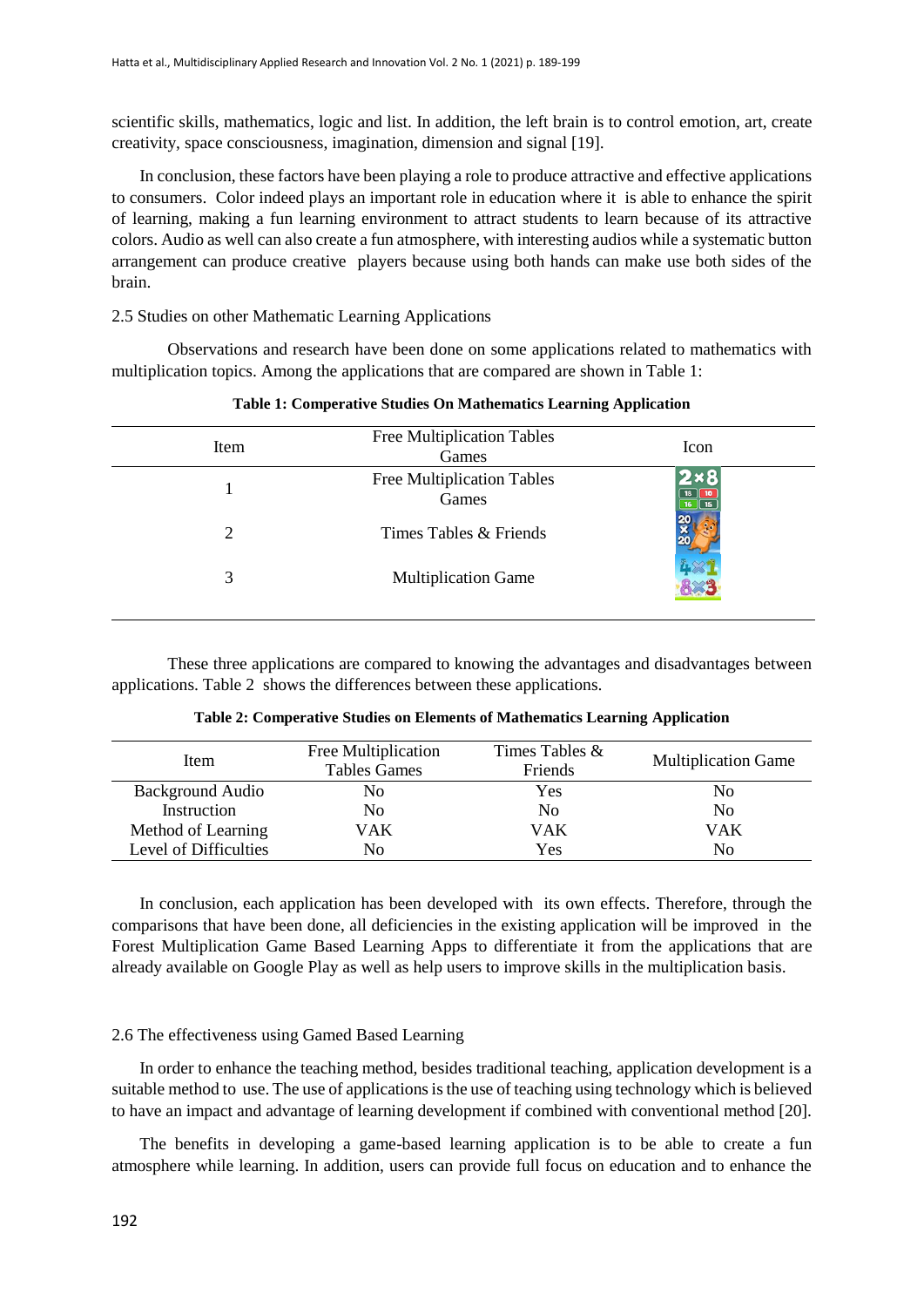ability and skills of children in mathematics. In this regard, user mindset became more complex and more forward in solving problems. In addition, it can provide an early approach to children who are not suitable for entering the school. This can give the children an early experience in mathematical learning. The next advantage is that students can change their mindset over the toughts that math is a a tough and difficult subject . This is because this app provides an interesting interface and can pose as an enjoyment and happiness while studying. Finally, students can improve the understanding of mathematical learning by learning a variety of methods that can help strengthen their knowledge in mathematical subjects.

Despite this, there is a disadvantage in developing applications aimed at learning. Among them is that each user requires the security of a mobile device to access the application. In addition, prolonged use of the app can cause a physical strain effect especially on children because too focus looking at at the screen of a mobile device while using the application [21]. Long-term consumption can result in neck pain, back pain, and especially eye pain. Therefore, a very objectionable game, excessive use can also cause social isolation.

In conclusion, a game-based learning concept application brings a lot of benefits from creating a lot of cons. Therefore, this application is suitable for the use of student atan early age.

#### **3. Methodology**

The implementation of the planned Forest Multiplication Game Based Learning Apps development is based on the ADDIE model. The ADDIE model consists of Analysis, Design, Development, Implementation and Evaluation as per shown in Figure 1.



**Figure 1: The ADDIE Model**

## 3.1 Analysis

In The analysis phase, we refers to various papers where there are studies that have been done to identify the problem. Studies have been done in some articles stating that a difficult mathematical operation of mathematics is multiplication. The multiplication topics in mathematics were problems among students and were difficult to learn [22].

#### 3.2 Design

The design phase is when the storyboard began to be carried out after the data has been collected in the analysis phase. Selection of ways to solve problem statements is discussed and found the game-based learning application suitable for development and use for kids learn basic mathematical multiplication. This phase tells the overall design and interior filling of the application and some of the sample design is being shown in Figure 2 and Figure 3.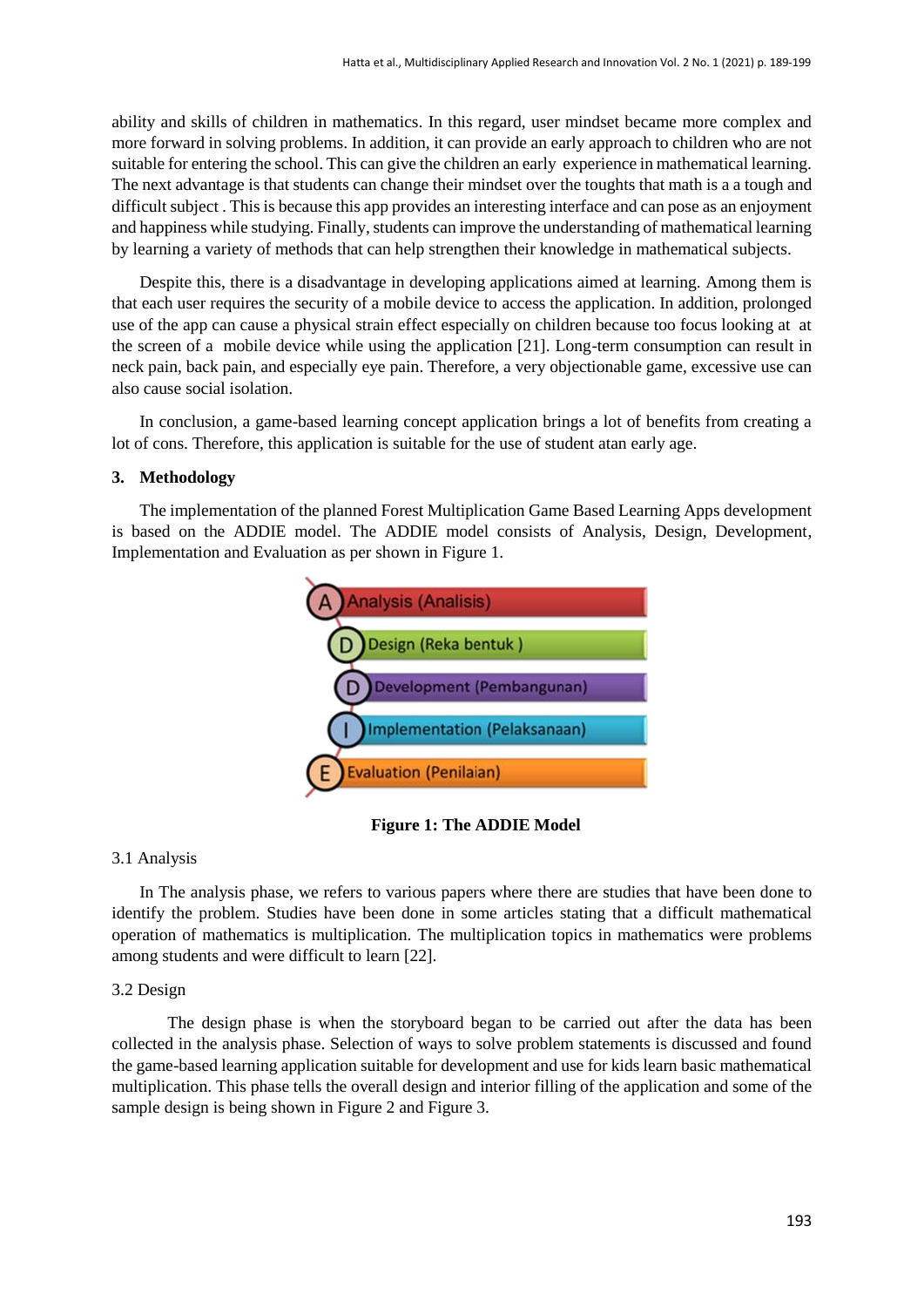

**Figure 2: Main Menu**



**Figure 3: "***Learning"* **Menu** 

## 3.3 Development

The Development phase is a phase where we did research and made decisions in the use of the appropriate tools and materials to develop the application. The main software to be used is the unity Hub (64-bit) And Visual Studio 2019 where the unity Hub (64-bit) is used for those applications that are able include various elements that are important to form an application while Visual Studio 2019 is to establish elements found in the construction of the application through the coding process by using the C# language.

## 3.4 Implementation

In the implementation phase, completed applications need to be tested. So, the Forest Multiplication Game Based Learning Apps was tested by taking several users as respondent. Figure 4 and Figure 5 are samples of the developed applications interface.



**Figure 4: Home Interface Menu**



**Figure 5:** *"Learning"* **Menu**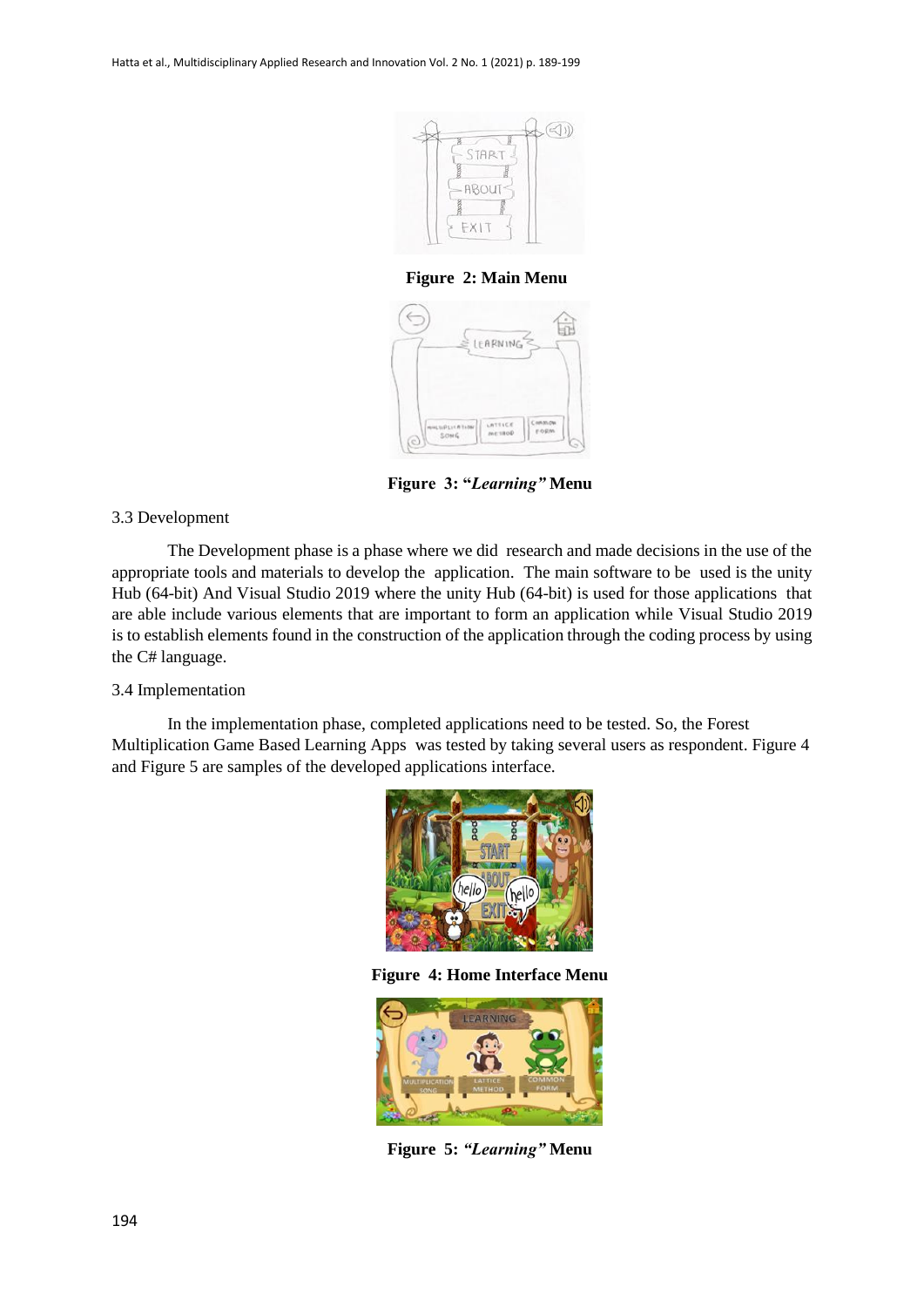## 3.5 Evaluation

The final phase is the assessment phase where the application will be evaluated by the respondent through questionnaire in Google Form. The implementation of this phase for us to figure out whether the application developed has achieved its targeted objectives.

### **4. Results and Discussion**

There are various studies that have been carried out to achieve this Forest Multiplication Game Based Learning Apps development. These are through tests, closed and open questionnaires as well as references and research from websites, related articles and newspapers.

## 4.1 The result of the multiplication calculation test

As a result of the multiplication calculation test by 29 respondents from the standard fur students where 25 respondents are from Sekolah Kebangsaan Taman Universiti 3 while 4 respondents from different schools, which are 2 students from Sekolah Kebangsaan Mersing Kanan and the remaining two students from Sekolah Kebangsaan Bukit Badong. Table 3 shows the results of the multiplication calculation test.

| <b>Marks</b> | Number of Students |
|--------------|--------------------|
| $10 - 20$    |                    |
| $21-30$      |                    |
| $31 - 40$    |                    |
| $41 - 44$    |                    |

## **Table 3: Results of The Multiplication Calculation Test**

#### 4.2 The result of the Questionnaires

In addition, there are two types of questionnaires that have been conducted which are pre development and post development questionnaire. The pre development questionnaire is being answered by the students from Sekolah Kebangsaan Taman Universiti 3. This questionaire is very important in proving the validity of the problem statement. A total of 7 questions has been prepared for the respondent, and the respondent has provide an answer based on their own views. Table 4, shows the results of pre development questionnaire.

| Questions                                                                                                                                  | Agree | Disagree |
|--------------------------------------------------------------------------------------------------------------------------------------------|-------|----------|
| Are you satisfied with traditional learning methods in<br>mathematics?                                                                     | 48    | 35       |
| Do you agree, less attractive learning environment is a<br>problem factor in learning Mathematics?                                         | 49    | 15       |
| Do you agree, elusive learning methods are a problem factor<br>in learning Mathematics?                                                    | 52    |          |
| Do you agree that the use of game-based learning applications<br>can attract students' interest and enthusiasm in learning<br>Mathematics? | 54    |          |

#### **Table 4: Pre Development Questionnaire**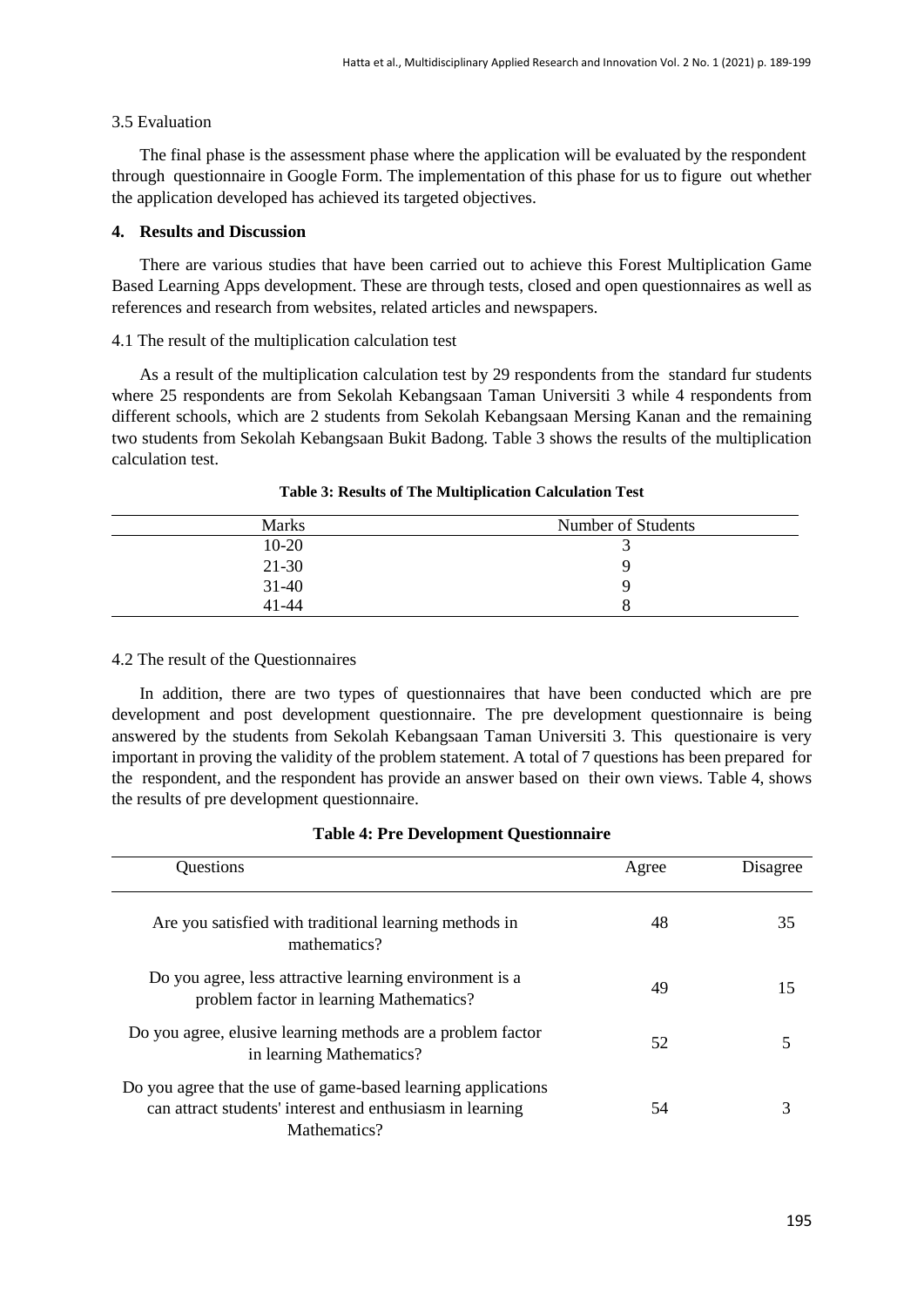| Do you agree with the use of game-based learning applications<br>(game-based learning) can make a learning more meaningful<br>and effective?                    | 54 |  |
|-----------------------------------------------------------------------------------------------------------------------------------------------------------------|----|--|
| Do you agree that the use of game-based learning applications<br>can help students develop a better understanding of<br>mathematical concepts and applications? | 54 |  |
| Do you agree to make game-based learning as a student aid?                                                                                                      | 54 |  |

Then, we have the post development questionaire, to justify the acceptance of the Forest Multiplication Game Based Learning Apps. Table 5 shows a summary of the questionnaires. Both of these questionnaires were made through Google Form.

| Questions                                                                                                                                                                          | Agree | Disagree         |
|------------------------------------------------------------------------------------------------------------------------------------------------------------------------------------|-------|------------------|
| In your opinion, are you satisfied that the Forest Multiplication<br>Game Based Learning Apps app can help preschool and year 1<br>children to learn multiplication?               | 8     | $\overline{0}$   |
| Do you agree that the Forest Multiplication Game Based<br>Learning Apps application attracts users' interest and<br>enthusiasm in learning Mathematics?                            | 8     | $\theta$         |
| Do you agree that the Forest Multiplication Game Based<br>Learning Apps application helps improve user learning<br>strategies and capabilities in solving multiplication problems? | 8     | $\theta$         |
| Do you agree that the Forest Multiplication Game Based<br>Learning Apps application can improve student learning<br>performance?                                                   | 8     | $\Omega$         |
| Do you agree with the use of game-based learning applications<br>(game-based learning) can make a learning more meaningful<br>and effective?                                       | 8     | $\boldsymbol{0}$ |
| Do you agree that the use of game-based learning applications<br>can help students develop a better understanding of<br>mathematical concepts and applications?                    | 8     | $\theta$         |
| Do you agree that the Forest Multiplication Game Based<br>Learning Apps application is suitable as a learning aid?                                                                 | 8     | $\theta$         |

### **Table 5 : Post Development Questionnaire**

#### **5. Conclusion**

As a conclusion, the development of the Forest Multiplication Game Based Learning Apps Game Based Learning Apps can help to overcome the mathematical subject learning issues occurring among students and manage to enhance their learning experience. The use of the Forest Multiplication Game Based Learning Apps Game Based Learning Apps has increased the spirit of the user and has given a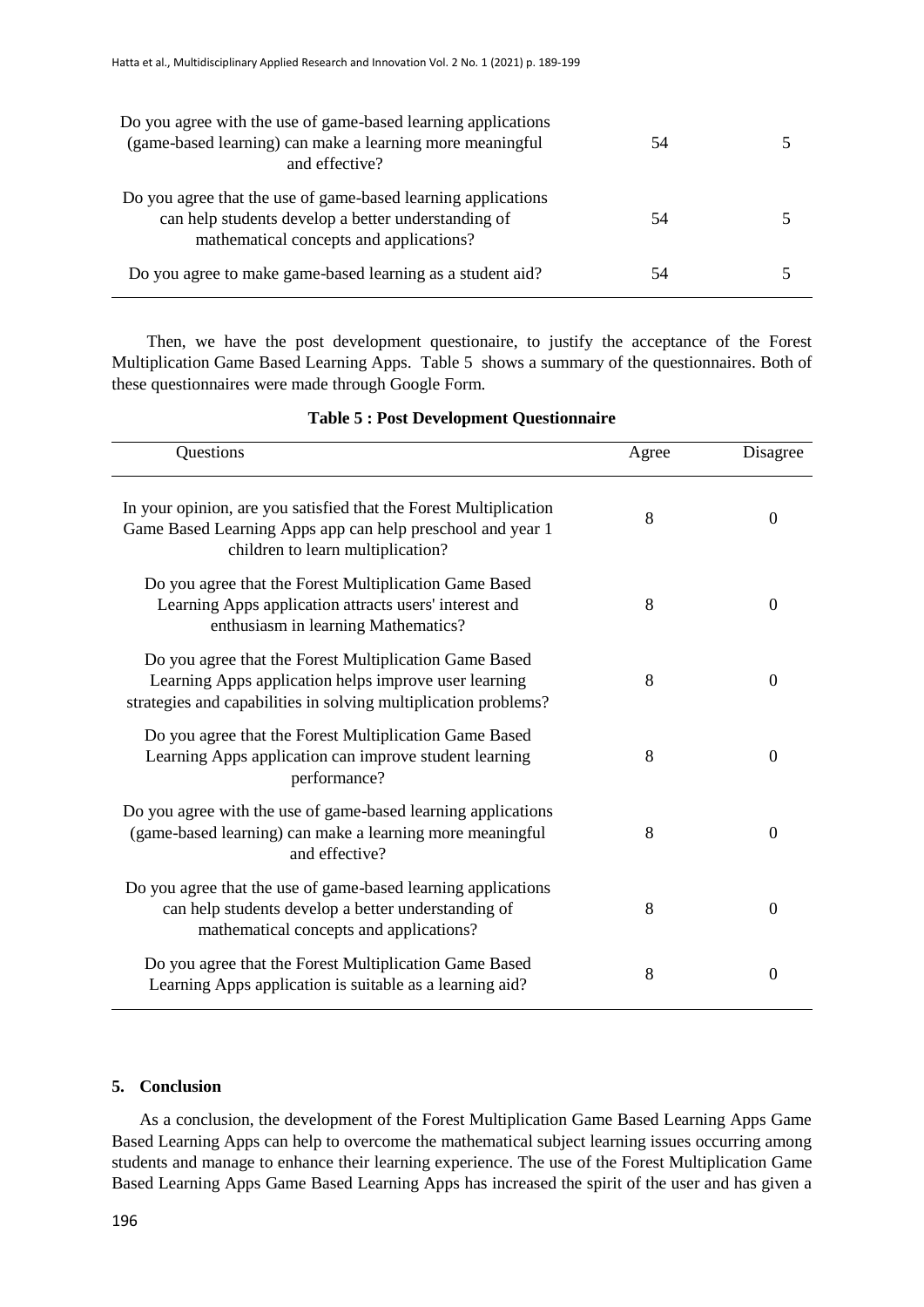fun learning environment compared to the use of traditional teaching methods. This could be proved by a 100% of respondents giving overwhelming feedback on the use of the Forest Multiplication Game Based Learning Apps application compared to 27% of the respondents who supported the environmental of an attractive traditional method. In addition, the effect of using the Forest Multiplication Game Based Learning Apps application can enhanced the understanding and skill of the user in multiplication because there are three teaching methods available in this application compared to a less obvious description of topics when using traditional methods. This study can be shown by a 100% of respondents who strongly agree to choose the use of the Forest Multiplication Game Based Learning Apps application as an effective learning material compared to the traditional method of 9.26% of the respondents supporting the effective teaching method as per shown in Figure 6. Overall, the Forest Multiplication Game Based Learning Apps application was able to solve the problems of basic multiplication among primary school students.



**Figure 6: Conclusion graph**

## **Acknowledgement**

The authors would also like to thank the Department of Information Technology, Centre for Diploma Studies, Universiti Tun Hussein Onn Malaysia and also ICT as Enabler Focus Group (iCAN) for its support.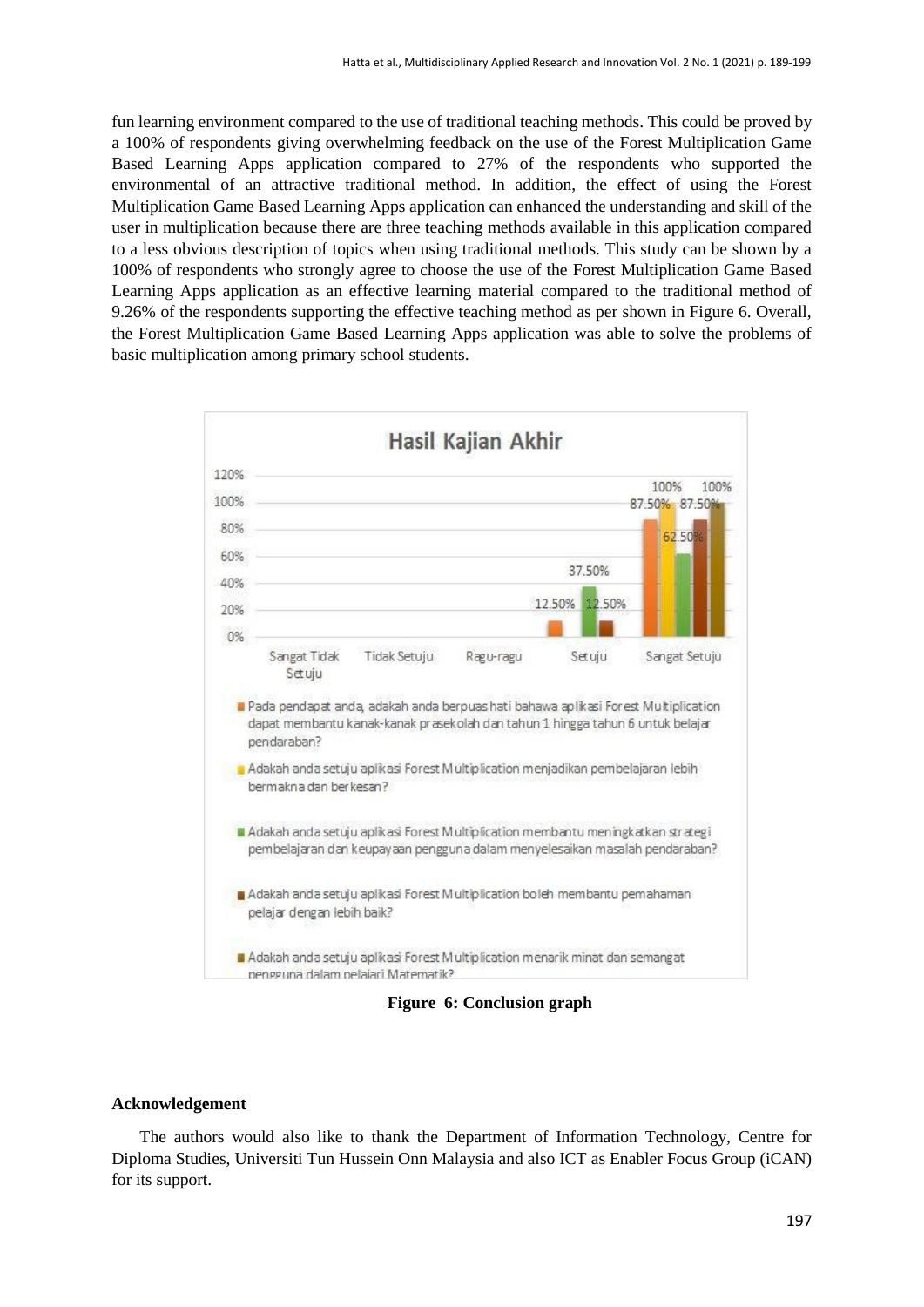## **References**

- [1] Lah, F. C. (2018, Oktober 08). Pendidikan STEM. Retrieved from myMetro: https://www.hmetro.com.my/bestari/2018/10/384491/pendidikan-stem
- [2] Puteh, S. N. (1997). *Penulisan Ilmiah-Pengajaran Alaf Ke-21*. Retrieved from in SlideShare: https://www.slideshare.net/safinahat/pembelajaran-abad-ke-21-76116330
- [3] Nawi, D. H. (2011). *Pengajaran dan Pembelajaran*. Retrieved from Kongres Pengajaran dan PembelajaranUKM : http://umkeprints.umk.edu.my/111/1/P%26P%20Penelitian%20semula%20menurut%20GIIM .pdf
- [4] Salim, H. B. (2010, Oktober). Penggunaan Muzik Dalam Pembelajaran dan Pengajaran. *Kerja Amali Kemahiran Hidup Sekolah Rendah*, 14. Retrieved from http://eprints.utm.my/id/eprint/29531/1/HamisanSalimMFP2010.pdf
- [5] P.L.KU, S. J. (n.d.). *Perlaksanaan Dan Keberkesanan Kaedah Latiice Dalam Pengajaran Kemahiran Mathematik: Satu Kajian Kes Di Sekolah Rendah*. Retrieved from Artikal: https://publisher.uthm.edu.my/ojs/index.php/oj-tp/article/download/4816/2892/ **- Rujuk daripada artikal**
- [6] Rusdin, N. b. (2016). *slideshare.net*. Retrieved from Keberkesanan teknik pendaraban bentuk lazim tradisional, lattice dan sigai dalam penguasaan kemahiran mendarab dikalangan murid tahun 3: https://www.slideshare.net/norazlin\_mohd\_rusdin/keberkesanan-tiga-teknik-darab
- [7] Rosmawati. (2012, January 5). *Kajian Literatur*. Retrieved from Wordpress: https://rosma212.wordpress.com/2012/01/05/kajian-literatur/
- [8] Lah, F. C. (2017, Ogos 7). *Bantu Masyarakat Pintar Matematik*. Retrieved from myMetro: https://www.hmetro.com.my/bestari/2017/08/251195/bantu-lahirkan-masyarakat-pintarmatematik
- [9] Suid, H. B. (2004). Faktor-Faktor Kelemahan Pelajar Dalam Mata Pelajaran Matematik. *Universiti Teknologi Malaysia*, 23. Retrieved from http://www.fp.utm.my/epusatsumber/pdffail/ptkghdfwp2/p\_2004\_6304\_52c109afbeb24a6b89 c44b752d2482c1.pdf
- [10] Muda, W. H. (2017, March). *Faktor-Faktor Yang Mempengaruhi Pencapaian Pelajar Dalam Matematik Di FPTV UTHM*. Retrieved from ResearchGate: https://www.researchgate.net/publication/318307329\_FAKTOR-FAKTOR\_YANG\_MEMPENGARUHI\_PENCAPAIAN\_PELAJAR\_DALAM\_MATEMATI K\_DI\_FPTV\_UTHM
- [11] Azura Ishak, Z. K. (2009). Perbandingan Pengajaran Berasaskan Multimedia dan Tradisional. *Jurnal Teknologi Maklumat & Multimedia*, 89: http://journalarticle.ukm.my/3510/1/1.pdf
- [12] Wong Weng Siong, K. O. (2018, Disember 13). *myjms politeknik*. Retrieved from pembelajaran berasakan permaianan dalam pendidikan STEM dan penguasaan kemahiran abad ke-21: http://myjms.moe.gov.my/index.php/PMJSSH/article/view/4678/1493
- [13] Abdullah, P. F. (2018, Julai 02). *Warna Dan Psikologi*. Retrieved from MyHEALTH Kementerian Kesihatan: http://www.myhealth.gov.my/warna-dan-psikologi/